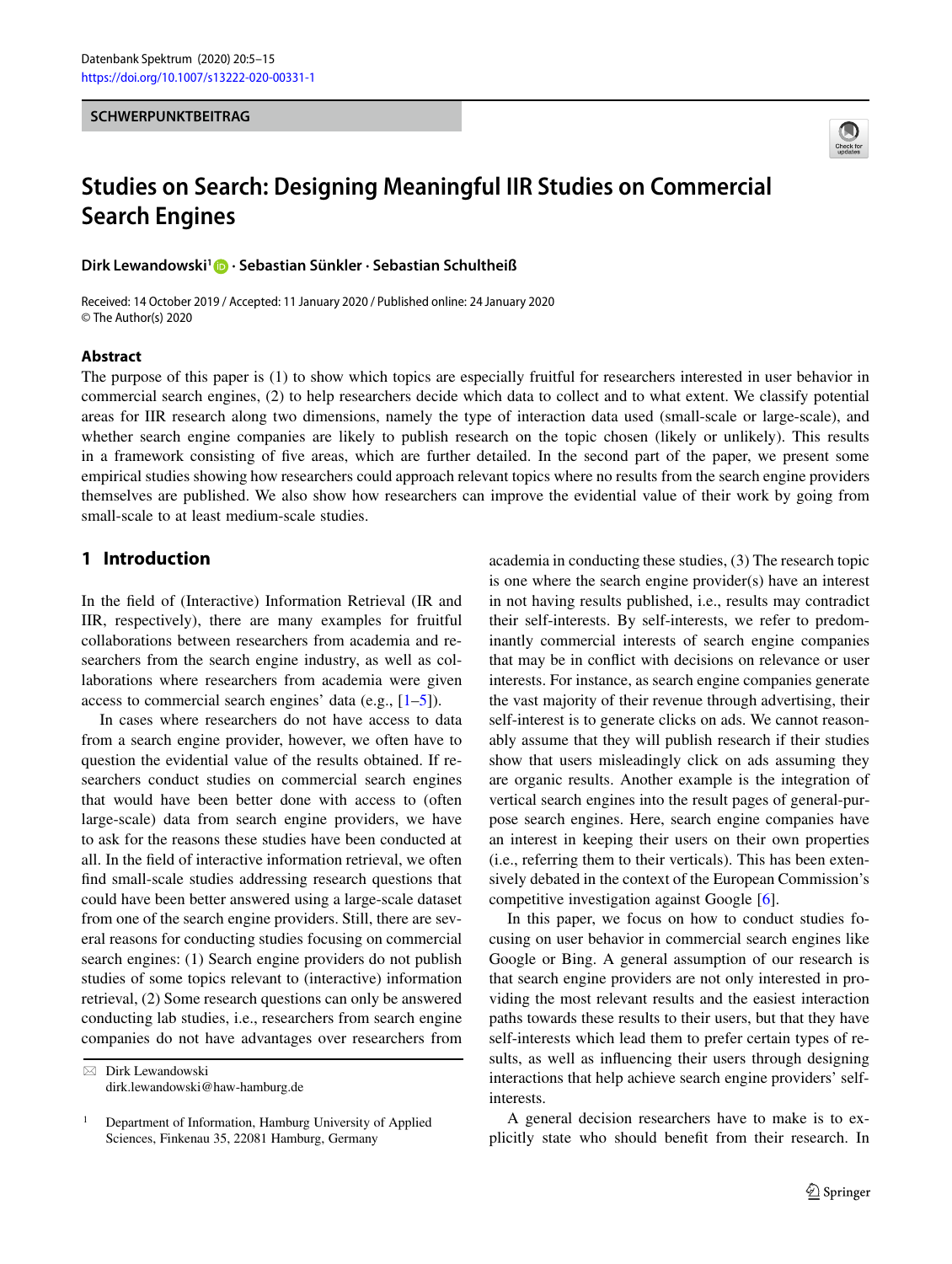interactive information retrieval, the goal most often is to better understand users' interactions with search systems in order to gain knowledge on *how to optimize these systems*. This means that apart from aiming to produce generalizable findings derived from users' interactions with commercial search engines, a goal of these studies is to help search engine providers (or other providers of IR systems) to improve their systems. The question, therefore, is whether interactive information retrieval researchers interested in users' interactions with commercial search engines without access to datasets from one of these engines, should strive for the second-best solution, i.e., collecting interaction data on a small scale, or whether they should instead decide to investigate topics that are either not researched by search engine companies, or topics where search engine providers do not publish results because these would harm their self-interests. In this paper, we will focus on the latter and show how interactive information retrieval research can on the one hand contribute to the understanding of user interactions with search engines and, on the other hand, help foster a public understanding of these interactions involving the role that search engine providers play in knowledge acquisition and also concerning these companies' self-interests. Therefore, the purpose of this paper is (1) to show which topics are especially fruitful for researchers interested in user behavior in commercial search engines, (2) to help researchers decide which data to collect and to which extent.

The rest of this paper is structured as follows: Firstly, we will show how IIR studies investigating commercial search engines can be classified along the two dimensions "interaction data" and "likeliness of search engine companies to publish this type of study." Using the resulting framework, we will show research areas that may be especially fruitful to researchers interested in investigating commercial search engines. Subsequently, we will argue for a better understanding of search engine result pages (SERPs) to make studies more realistic. Then, we will present some studies from our research group, showing how IIR research can tackle questions not yet addressed due to lack of interest by search engine companies, and how the sample sizes of IIR studies can be increased considerably through software tools, crowdsourcing approaches, and collaborations with market research firms. In the conclusion, we summarize our approach and show further directions for research.

#### **2 Classifying IIR Research on Commercial Search Engines**

In Fig. [1,](#page-2-0) potential research areas are classified along two dimensions, namely the type of interaction data used (smallscale or large-scale) and whether search engine companies are likely to publish research on the topic chosen (likely or unlikely). This leads to four distinctive fields, one of which is further subdivided, resulting in a total of five distinctive fields. In the following, we will describe each field and in later sections, give an exemplary overview of research in these different fields, focusing mainly on studies conducted by our research group. The figure is intended to help researchers to decide which problems to tackle, and what type of interaction data to collect.

On the one hand, regarding the type of interaction data, research areas are divided into small-scale vs. large-scale studies. This admittedly is a rough differentiation, but still helps to get an understanding of the evidential value of different studies. In cases where researchers do not have access to data from search engine companies, we will introduce a further category, medium-scale studies. On the other hand, research can be divided into topics where it is likely or unlikely that search engine providers are interested in *publishing* research results. This does not mean that in the case of studies labeled as "unlikely," search engine providers are not interested in conducting such research, but rather that publishing the results may not be in their interest.

Distinguishing research topics/studies along the two dimensions leads to five areas (see Fig. [1\)](#page-2-0), which we describe in the following.

- 1. *Likely/small-scale*: In this area we typically find research that is conducted in the laboratory, where usually only a small number of participants can be observed. With this type of research, it does not matter whether studies are conducted commercially or academically. While specific equipment such as eye-trackers or neurophysiological research tools [\[7\]](#page-9-2) may be needed, search engine companies do not have an advantage over academic researchers. One should keep in mind, however, that when aiming to improve SERPs, commercial search engine providers like Google have already conducted extensive tests (mostly unpublished) to optimize user experience on SERPs. So, even if search engine providers did not publish research studies on certain elements of SERPs, it may still be better to follow their best practices than following results from small-scale academic studies, as one can assume that the design of SERPs has been tested extensively using A/B testing on a large scale whereas evidential value of academic lab studies is often restricted due to small sample sizes.
- 2. *Likely/large-scale*: In this area, we find studies using large-scale interaction data from real users. Obviously, only search engine providers collecting these data can carry out such research. Researchers from academia can only conduct such studies if they are granted access to datasets from search engine providers. There have been many studies where such access was granted. However,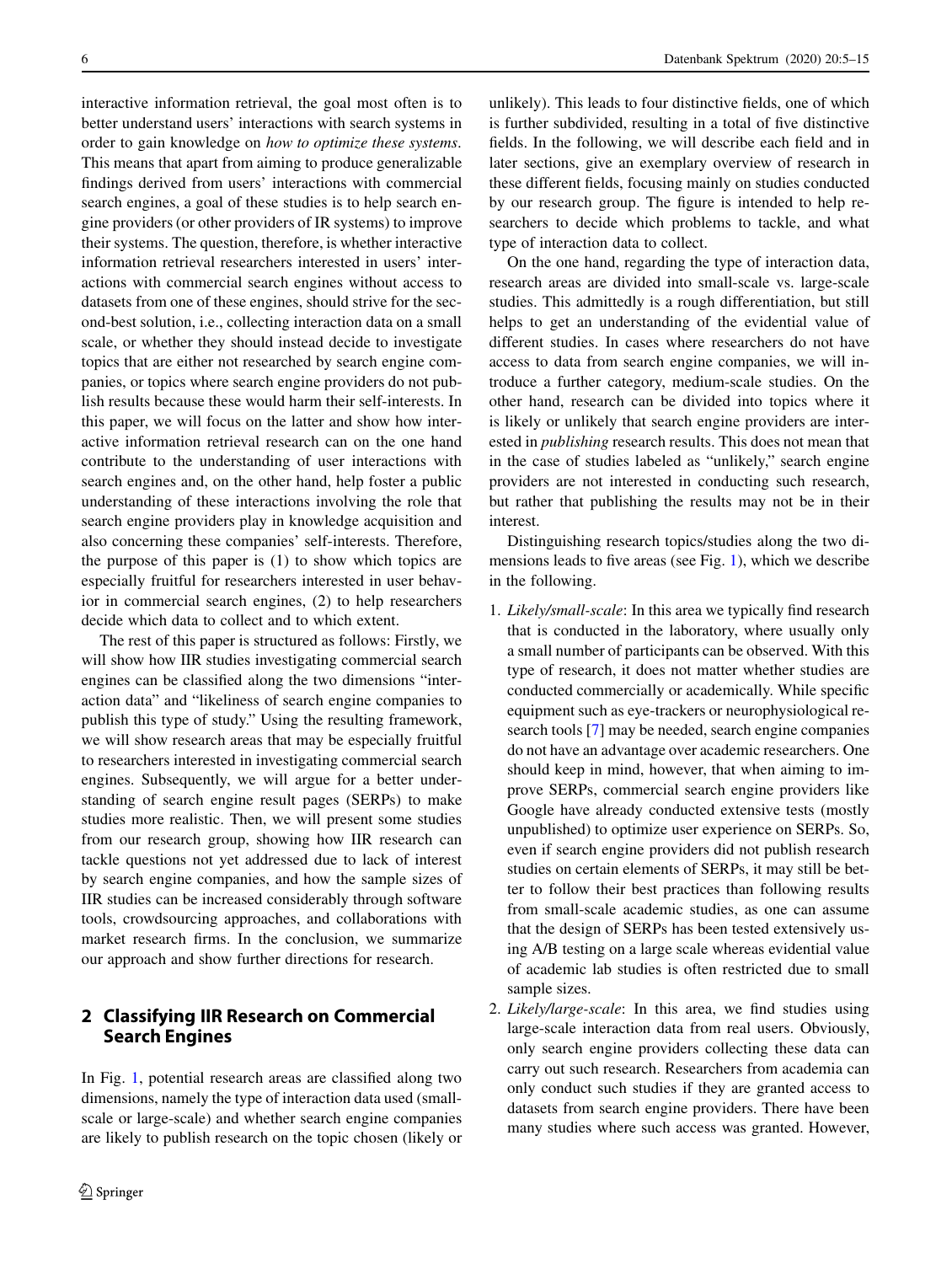<span id="page-2-0"></span>**Fig. 1** Dividing research on commercial search engines along the lines of interaction data and likeliness of search engine providers publishing research in that area



no search datasets are freely available to researchers<sup>1</sup>, which means that researchers are not free in choosing their research topic when working with such data, but have to apply for access from a search engine provider stating their research topic and their need for the data. A further advantage to search engine providers is that they can triangulate their large-scale data with data from laboratory studies. For instance, they may derive groups from their transaction logs, and then further investigate users from these distinct groups in-depth in the lab.

- 3. *Unlikely/small-scale*: In the area where published research from search engine providers is unlikely, smallscale studies are those which focus on topics involving search engine providers' self-interests. Many such studies have been conducted (e.g., [\[8](#page-9-3)[–11\]](#page-9-4)). However, results from these studies are often taken into question due to small samples and thus not being representative, even more so when results from these studies are considered in policy decisions.
- 4. *Unlikely/medium-scale*: A possible solution to the ostensibly unsolvable problem of getting access to largescale datasets is to conduct medium-sized, representative studies where researchers collect interaction data through task-based questionnaires and not through real user interactions from the field. This type of research addresses both the problem of obtaining interaction data from search engines as well as the criticism towards smallscale studies previously mentioned. A further advantage of medium-scale (and even small-scale) studies is that as researchers do not have to rely on a dataset from a single

search engine comparisons between different engines are possible, as well.

5. *Unlikely/large-scale*: In this field, studies by academic researchers are, by definition, only possible when they have access to interaction data from search engine providers. However, as these types of studies are against search engine providers' self-interests, it is highly unlikely that these companies grant researchers access to their data, which has often been lamented.

In current research, there is more or less a blind spot in the lower-left quadrant and especially in the lower middle, i.e., medium-scale, representative studies. In the following, we will consider studies to be small-scale if they have less than 100 participants, medium-scale if they have participant numbers in the hundreds to thousands, and large-scale if they are based on thousands or even millions of user interactions. While these are only rough distinctions and categories may not be mutually exclusive, it will help exemplifying our framework. In Sect. 4, we will further detail this discussion by reviewing some studies in these different areas.

# **3 Understanding Search Engine Result Pages**

When investigating user interactions in commercial search engines, it is crucial to understand the complex search result presentations these engines now provide. This relates to the design of the SERPs as well as to results coming from different sources (organic as well as paid-for), both of which are often poorly understood by users. While in some cases, it may be beneficial for researchers to strip

<span id="page-2-1"></span><sup>&</sup>lt;sup>1</sup> When AOL released a search engine transaction log in 2006, it was soon found out that it was possible to identify individual users, and therefore, AOL retracted the dataset from public use.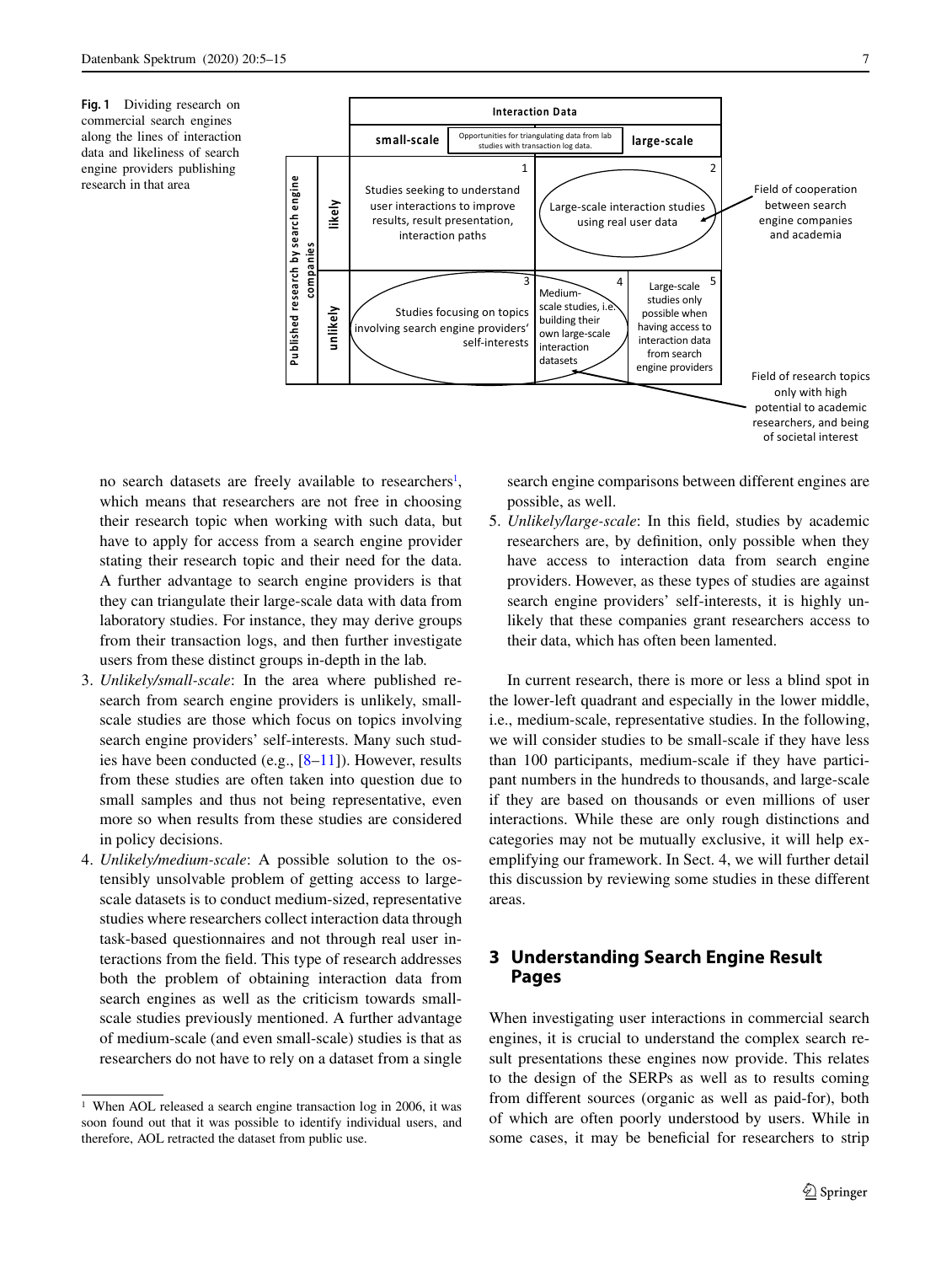down SERPs (e.g., only showing organic results to the participants of a study) for gaining control in experiments, we argue that in many cases, this leads to unrealistic user behavior which may not be transferrable to real search situations. When researchers are interested in the behavior of real users, they should use realistic SERPs. While strippeddown SERPs allow for more control, especially when the results for several tasks/SERPs are aggregated, this may result in unrealistic (or at least simplistic) models of search engine user behavior. For instance, when a researcher is interested in researching the influence of search results on users' opinion-forming, but strips advertisements from the SERPs, results may be biased because many users do not distinguish between ads and organic results when examining search results (see Sect. 3.4).

#### **3.1 Design of Search Engine Result Pages**

Search engine results pages (SERPs) consist of various result types. These are organic results, ads, universal search results, and knowledge-graph results. Organic results are generated by algorithms and ranked according to equal criteria. Text ads are context-based advertisements that match a query and closely resemble organic results. Google's Shopping ads differ from text ads in that they contain a product picture, the price and the name of the retailer, or other information. Universal search results are results from other, so-called vertical collections (e.g., news, maps, images, videos). Knowledge-graph results give factual information directly on the SERP in answer to various questions, such as questions about famous personalities [\[12,](#page-9-5) p. 422]. The design of SERPs is regularly revised by Google, e.g., by new functions like "infinite scroll" on mo-bile devices [\[13\]](#page-9-6). Besides, the elements of result snippets vary between results, i.e., some having additional information to the usual elements title, URL, and description.

#### **3.2 Different Intents for Showing Results**

A general assumption in IR is that the goal of every information system is to provide the user with the best, i.e., most relevant results. However, this does not necessarily apply to commercial search engines, as they have commercial interests in users clicking on certain results, whether it being ads which the search engine provider directly generates revenue from or results from the search engine provider's properties (like results from Google's subsidiary YouTube in the Google search engine).

As Ian Lurie [\[14\]](#page-9-7) describes in his blog post on Search Engine Land, providing relevant results is a key component for search engines to increase their profits. Relevant results lead to satisfied users who will use the search engine again. As a result of more frequent use, the probability of ad clicks also increases. Also, Google is providing an increasing amount of information from external sources directly on its SERPs, such as information on symptoms and treatment options for diseases [\[15\]](#page-9-8). Thus, the user no longer necessarily needs to perform a click, which leads to a continually decreasing number of clicks on the organic results [\[16\]](#page-9-9).

Commercial search engines such as Google are financed mainly through search-based advertisements. In 2018, Google generated a profit of 30.7 billion dollars on a turnover of 136.8 billion dollars. 83% of the turnover was generated by advertising [\[17\]](#page-9-10). Advertisers do not pay for the placement of the ad; instead, they pay only when a user interacts with it through a click [\[18\]](#page-9-11). Ads are labeled with a green ad label within a green frame (desktop search) or with a non-framed, black "ad" label (mobile search). Google regularly changes the labeling of ads, with a trend toward more subtle labels [\[19\]](#page-9-12). This trend is accompanied by an increase in the number of clicks on ads [\[20\]](#page-9-13). An additional info button is displayed for shopping ads on PCs and mobile devices as well as for mobile text ads, providing information on how the ads are generated [\[21\]](#page-9-14).

# **3.3 External Influences on the Search Results (Through Search Engine Optimization)**

Search Engine Optimization (SEO) describes external influences on the ranking of search engines: "SEO is the process of modifying a website in order to better satisfy a ranking algorithm and thus improving the chance of getting listed on the first search engine result page" [\[22,](#page-9-15) p. 1]. For the year 2020, a total turnover of 80 billion dollars is assumed for search engine optimization in the United States alone [\[23\]](#page-9-16).

Some industry studies give insight into the influence search engine traffic has on the success of websites. An analysis of the 100 largest US shopping websites showed that around 45% of visits (traffic) was generated by search engines (organic: 21%) [\[24\]](#page-9-17). Also, many content providers acquire a significant proportion of their visits via search engines, especially via Google. The percentages for journalistic/informative content are often between 20–30% of all page impressions (e.g., nytimes.com (32%), washingtonpost.com (35%), and zeit.de (22%)). This traffic almost exclusively comes from organic clicks (99.3–99.9%) and is, therefore, influenced by SEO [\[25\]](#page-9-18). Very little is known about the actual impact of search engine optimization on search results. An ongoing research project ("SEO-Effekt?") funded by the German Research Foundation (DFG) aims to close this research gap.

<span id="page-3-0"></span><sup>2</sup> [https://searchstudies.org/seo-effekt.](https://searchstudies.org/seo-effekt)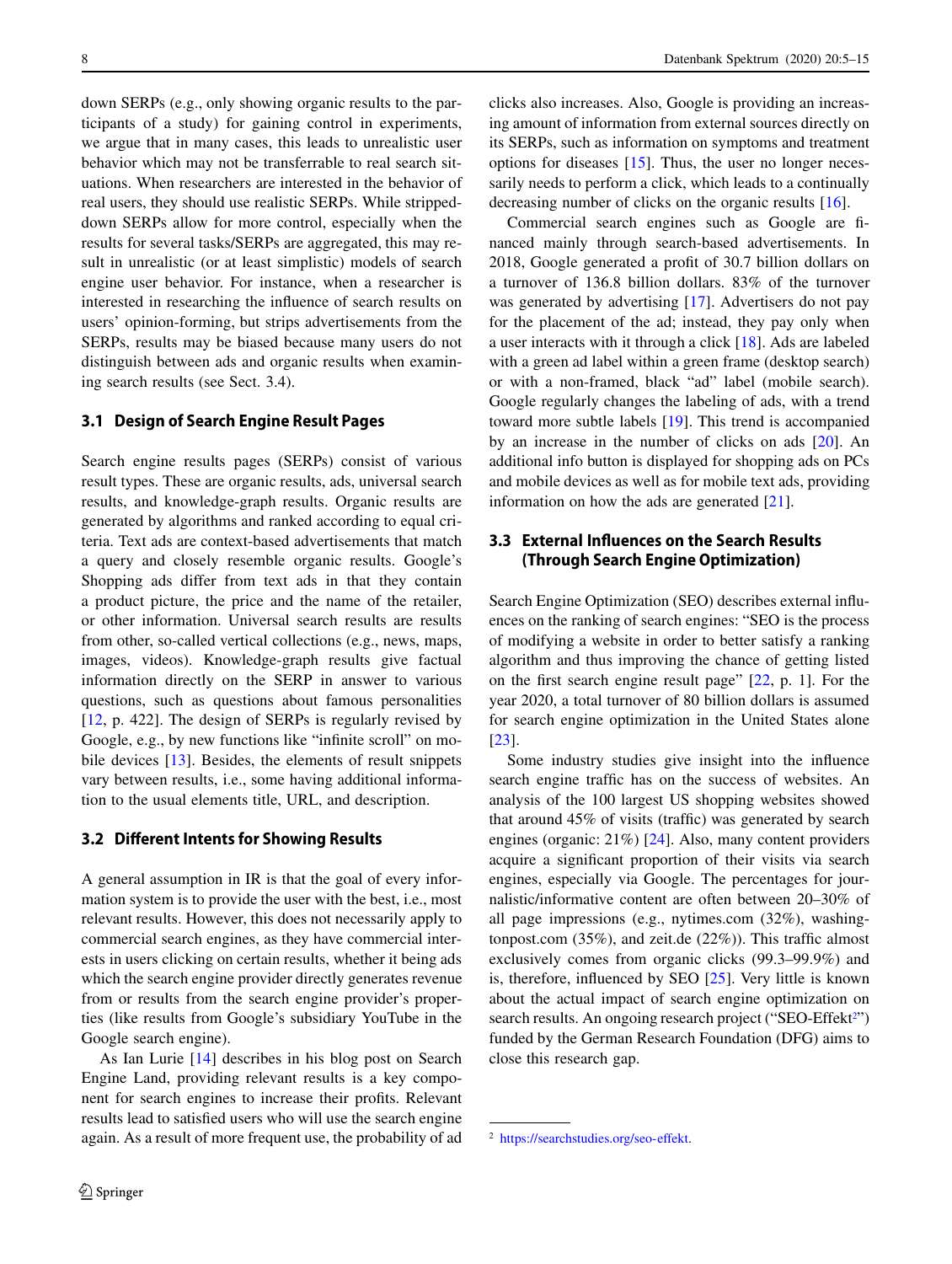#### **3.4 Users' Understanding of SERPs**

On the one hand, users consider search engines as fair and unbiased sources of information [\[26\]](#page-9-19). They heavily trust in the search engines' ranking (e.g., [\[26–](#page-9-19)[28\]](#page-9-20)). On the other hand, the information literacy of search engine users can be regarded as rather low, as several studies have shown (e.g., users face difficulties in formulating precise queries [\[29\]](#page-9-21) and solving complex tasks [\[30\)](#page-9-22)]. As the results of a representative study show, the majority of users do not understand Google's business model and cannot reliably distinguish advertisements from organic results. The labeling of the advertisements thus does not seem to contribute to an understanding of this type of result [\[12\]](#page-9-5).

This high level of trust in search engines combined with a poor understanding of SERPs and their elements can be considered problematic. Users with a low level of information literacy are confronted with highly professionalized external actors (in the areas of search engine advertising and search engine optimization), as well as the self-interests of the search engines as described above.

In summary, this brief analysis of SERPs shows that to achieve results on realistic user behavior, researchers need to better understand how SERPs are designed, how search engine providers use design features to influence user behavior, and which parties are interested in and capable of influencing search engine results.

# **4 Empirical Studies**

In this section, we will go into more detail regarding the research areas identified through the framework presented in Sect. 2. We outline empirical studies that show how research questions where search engine companies do not publish results can be conducted when also aiming to overcome the limitations of small-scale studies. While briefly discussing studies in all areas of the framework, we will primarily focus on areas 3 and 4. One should note that the intention here is not to give a complete literature review but to give some examples of studies in the respective areas. We will predominantly use our own published research as examples.

#### **4.1 Small-scale Studies Seeking to Understand User Interactions to Improve Results, Results Presentation, and Interaction Paths**

As White [\[31\]](#page-9-23) argues, different approaches in IIR evaluation have different strengths and weaknesses, and there is always a tradeoff in terms of scale and level of detail. So, for instance, log-based studies deliver a lot of interaction data from real users but fail in terms of understanding user intent, while more user-focused methods (such as interviews and focus groups) give such insights but with only a small amount of data. Thus, it is evident that there is a need for in-depth, small-scale studies in IIR. The question, however, is when to conduct such studies, i.e., not replacing largescale log studies with small-scale lab studies just because of a lack of access to such data. Without wanting to shame any researcher in particular, we point out that we found many research studies in IIR and beyond that could have produced more meaningful results using transaction log data from search engine providers.

It may seem that when search engine companies are likely to conduct studies in a particular area, it may be useless for academic researchers to tackle that same area. However, as search engine companies do not have any advantages over academic researchers when conducting smallscale (lab) studies, we argue that it may be worthwhile for academic researchers to work in this field *as long as the results are at least to some extent generalizable, i.e., they are not only relevant to a particular search engine*. It should be noted here that questions of generalizability not only relate to whether results hold true for other search engines or search systems, as well, but also to sample sizes and the composition of the sample. As we will argue in Sect. 4.4, researchers should strive not only for larger but also for more diverse samples. In the following, the methods of eye-tracking and neuro-IR are briefly presented. Both approaches use devices where studies are difficult to scale but do not require large-scale interaction data for results that contribute to our understanding of user interactions.

Eye-trackers are devices that use infrared technology to measure what a person is looking at (fixations) and the sequence in which the eyes are shifting from one location to another (saccades). By using these devices, it is possible to determine the level of attention a person pays to a visual representation, such as a SERP [\[32\]](#page-9-24). In eyetracking studies, various limitations have to be considered. A literature review on eye-tracking focusing on SERPs by Lewandowski and Kammerer [\[33\]](#page-9-25) revealed three significant limitations. Firstly, most of the studies identified were lowscale studies with a median of 30 subjects, which is a threat to the validity of results. Secondly, there is a lack of comparability of stimuli. Thirdly, gaze data on small areas of interest (AOIs; e.g., ad label) are difficult to measure reliably due to measurement inaccuracies. According to the authors, larger sample sizes, controlled eye-tracking laboratory studies, and triangulation with other methods could be feasible solutions to these problems. Concerning these disadvantages, the question arises for which research questions the eye-tracking method provides an essential benefit. According to Lewandowski and Kammerer [\[33\]](#page-9-25), this benefit is given in particular when current SERPs are investigated, which do not have to lead to user clicks. This is the case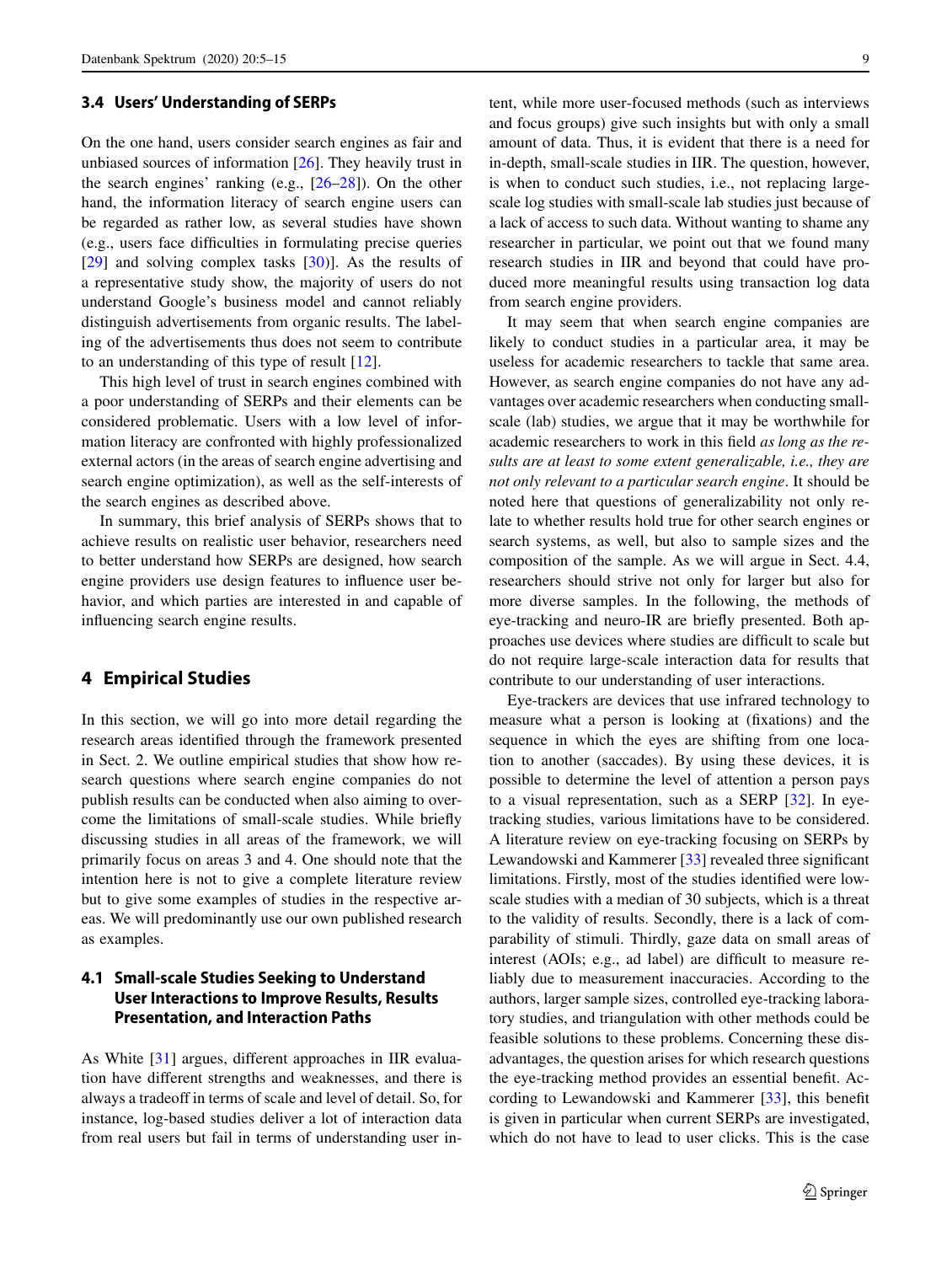when the query is answered directly on the SERP, for example by instant answers [\[15\]](#page-9-8). Here, together with verbal protocols, eye-tracking can provide insights into user behavior that could not have been determined by using clickthrough data alone.

There is a growing interest in neuro-physiological (NP) methods in human-information information interaction (HII) and interactive information retrieval (IIR). This interest has been motivated by the limitations of traditional data collection methods. NP methods complement such traditional methods. They help to get a deeper understanding of HII, which can lead to new information search models that go beyond behavioral data, and to enable the development of neuro-adaptive IIR systems [\[7\]](#page-9-2). Laboratory experiments in this area are complex because of all the technologies needed to measure neurophysiological signals. Therefore, despite the often small sample size, the experiments are essential to develop extended information search models and to get more insights into search behavior. Examples of such studies are about neurophysiological signals regarding the relevance of information objects [\[34\]](#page-9-26), predicting term relevance by brain signals [\[35\]](#page-9-27), or creating neurophysiological models of the realization of information need [\[36\]](#page-9-28).

As shown in this section, there is an opportunity for academic researchers conducting small-scale studies in an area where it is likely that search engine companies will publish research results when their research aims at achieving generalizable results about user interactions with search systems and not only focusing on a single search engine. Furthermore, using specialized equipment like eye-tracking and tools for measuring neuro activity could lead to deeper insights into search processes in general, taking a particular search engine as an example.

#### **4.2 Large-scale Interaction Studies Using Real User Data**

As already mentioned, in many cases, using large interaction datasets from search engine providers is the single best solution, whereas other data sources, i.e., collecting one's data, is only the second best. Large-scale datasets are also often used for conducting A/B tests, i.e., large-scale experiments. As these often only concern tiny changes to the SERPs, results are usually not published.

As a general rule, researchers without access to search engine data should not choose a research question that can better be answered using such transaction log data, at least unless one can assume that no research on the topic in question will be published either by the search engine companies or by researchers collaborating with them.

# **4.3 Small-scale Studies Focusing on Topics Involving Search Engine Providers' Selfinterests**

As said above, small-scale studies are often the only option, especially when they are hard to scale due to restrictions in lab time and equipment. As the first example of a small-scale laboratory study that investigates a topic targeting search engine providers' self-interest, we chose an eye-tracking study investigating the effect of knowledge of Google Ads on user behavior on SERPs [\[37\]](#page-9-29). As our prior research had found, users are not well able to distinguish between ads and organic results, and are not well informed about Google's business model, either. We found that users click on ads more often when their knowledge of Google's business model and ads is low (see Lewandowski et al., [\[12,](#page-9-5) [38\]](#page-9-30), also see Sect. 4.4 Medium-scale studies focusing on topics involving search engine providers' self-interests). Based on these prior studies, eye-tracking was employed to investigate not only result selection but also users' gaze behavior, in order to gain a deeper understanding of users selecting or not selecting ads. The study considered behavior on the desktop screen as well as on the smartphone. Major results were that subjects with a low level of knowledge on search advertising are more likely to click on ads than subjects with a high level of knowledge. Moreover, participants with little knowledge showed less willingness to scroll down to the organic results. While the first result is a confirmation of prior research, the second result adds to the body of knowledge in that it shows that the two groups differ in their gaze behavior, which in turn influences what they click. Furthermore, the study revealed that there are significant differences in viewing behavior between SERPs on the desktop and on the smartphone screen. These can be attributed to the influence of the direct visibility of search results on both devices tested. To strengthen the evidential value of this study, we, one the one hand, used a sample of 100 participants, which could be considered large compared to other eye-tracking studies (cf. Lund [\[39\]](#page-10-0); Lewandowski and Kammerer [\[33\]](#page-9-25)). On the other hand, we aimed for a diverse sample consisting not only of students (as is common in laboratory research) but people from outside the university, as well. Results indicate that the behavior of nonstudents was quite different from that of the students, and therefore, had we only considered students, results would also have been different.

The second example of a study in Sect. 3 of our framework is a comparison of the relevance of Google and Bing results using small-scale data collected in the lab [\[40\]](#page-10-1). The importance of the topic lies in the fact that Google is by far the most frequently used search engine, but it is not known whether its results are better since there are hardly any suitable methods to carry out realistic and reliable com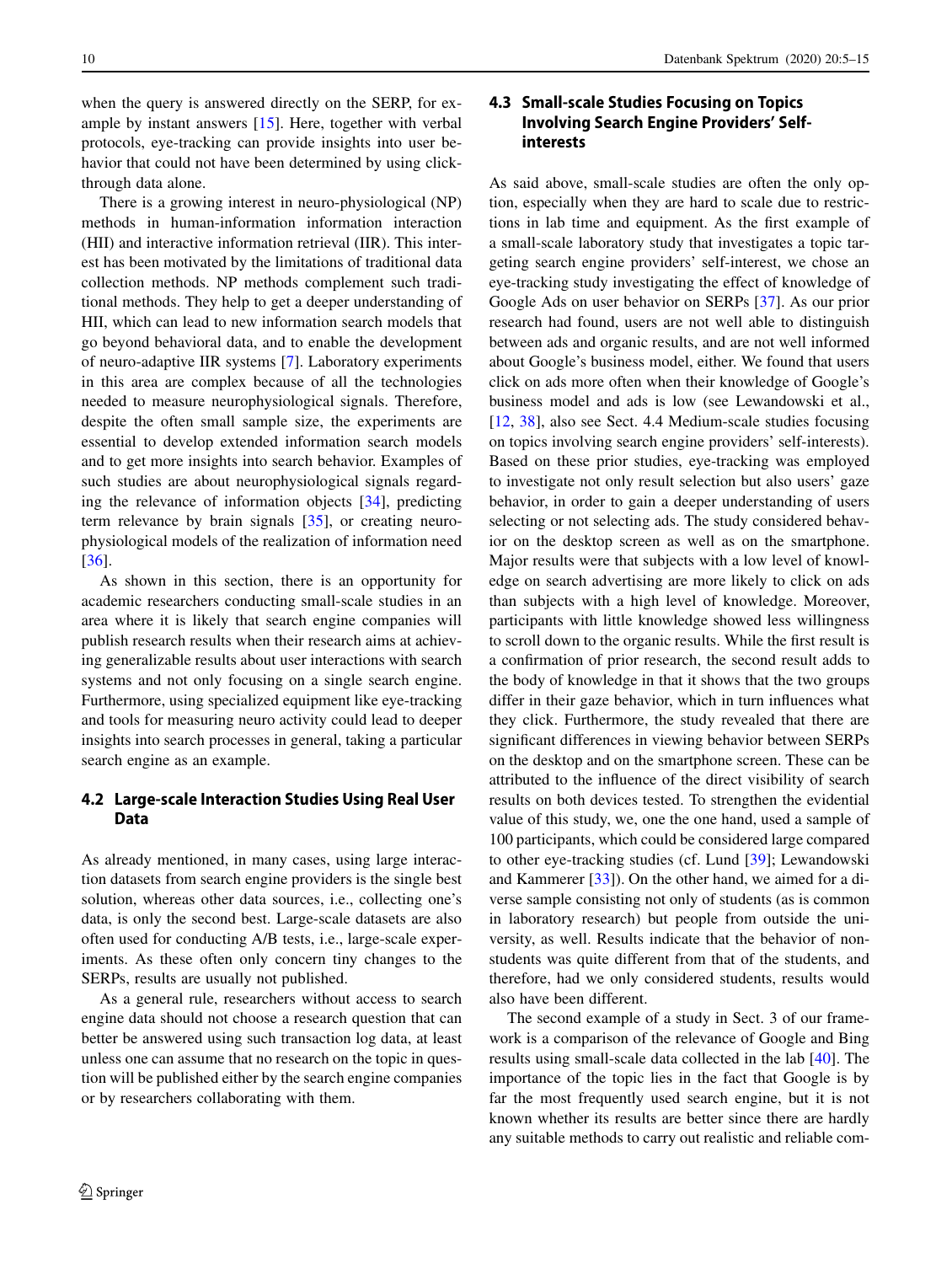parisons of search engines in a natural setting. We proposed a method and conducted a user study aiming to allow for such comparisons. The aim was to find out how Google and Bing perform when users work freely on pre-defined tasks, and then judge the relevance of the results immediately after finishing their search session. In a lab-based user study, 64 participants each performed two search tasks and then assessed the quality of the results (1) they had selected, (2) they were presented but did not click, and (3) from a competing search engine whose results they did not see in their search session. The subjects were free to choose the search engine as well as to formulate their queries. After each task, participants assessed the relevance of the first ten search results generated by Google and Bing for their previous query. For querying the search engines, collecting the results, and allowing the subjects to assess the relevance of the results, we used a self-programmed tool (Relevance Assessment Tool<sup>3</sup>; [\[41\]](#page-10-2)). One key finding was that Google's results were considered slightly more relevant than the results from Bing. In addition, in most cases users selected results that they later considered relevant. While the laboratory study with a small sample is subject to limitations, our research offers a framework for studying actual users' behavior in correlation with relevance judgments in more depth than before. With the Relevance Assessment Tool, it is easy to significantly increase retrieval studies in any environment and thus transfer small-scale studies (Sect. 3) into medium-scale studies (see Sect. 4.4).

# **4.4 Medium-scale Studies Focusing on Topics Involving Search Engine Providers' Selfinterests**

Increasing sample sizes in lab-based studies always has its limitations in the time needed per participant and in the lab situation itself, especially when particular equipment is needed. In other types of studies, where participants do not need to come to the lab but can participate online, the bigger question is how researchers can achieve samples that are of comparable quality to transaction log data from search engine providers. It should be mentioned here that, notwithstanding limitations in these approaches, they could even result in better (i.e., more representative) samples than data from the search engine companies, which are, by definition only representative of that company's users. In this section, we will show how on the one hand, sample sizes in more traditional settings can be increased considerably, and on the other hand, how medium-sized samples can be built for research in IIR settings.

Firstly, we describe a study with the aim to improve methods for search engine retrieval effectiveness studies [\[42\]](#page-10-3) through increasing data sets using crowdsourcing. It should be noted, however, that for this study, we had access to some data from a search engine provider. We included it nevertheless as the aim in the context of this paper is to show how the number of (relevance) judgments in more traditional juror-based IR studies can be increased. Two random representative samples with 1000 informational queries and 1000 navigational queries, respectively, were used, both from the German search portal T-Online. For the informational queries, the top 10 results were collected from Google and Bing. Jurors were given all results for a query in random order and judged their relevance. For collecting the results, as well as distributing them to users and collecting their judgments, the Relevance Assessment Tool [\[41,](#page-10-2) [43\]](#page-10-4) was used. For navigational queries, only the first result was collected, since navigational queries can be defined as those where a clear distinction can be made between one correct and other irrelevant results. A research assistant classified the results as either correct or incorrect. The results show that although Google outperforms Bing in both query types, the difference in the performance for informational queries was rather low. However, for navigational queries, Google found the correct answer in 95.3% of cases, whereas Bing only found the correct answer 76.6% of the time. It can be concluded that search engine performance on navigational queries is of great importance because users, in this case, can clearly identify queries that have returned correct results. As described in the previous section, results from small-scale studies are often questioned due to their sample sizes. Also, most studies use a small number of queries selected by the researchers, while the selection is not representative of the queries entered in real search engines. Both problems are addressed in this study, using the Relevance Assessment Tool to analyze 1000 queries of each sample efficiently. This study thus well illustrates the transition from a small- to a mediumscale study.

The second example is a set of representative online studies assessing the commitments proposed by Google as part of an EU competition investigation. The study was carried out identically for Germany, Spain, France, and Italy (for a country comparison report and individual reports of the countries, see [\[44\]](#page-10-5)). The charge was that Google abused its market dominance to promote its own comparison shopping service in the search results while demoting those of rivals. Google attempted to address the Commission's concerns by proposing changes in the presentation of the offerings [\[6\]](#page-9-1). The aim of the studies, therefore, was to analyze whether the proposals made by Google could address the Commission's concerns. Google's suggestions for labeling its vertical search services and the placement of rival offerings formed the basis of the investigation. In each country, *N*= 1000 internet users took part in the study, whose

<span id="page-6-0"></span><sup>3</sup> [https://searchstudies.org/relevance-assessment-tool/.](https://searchstudies.org/relevance-assessment-tool/)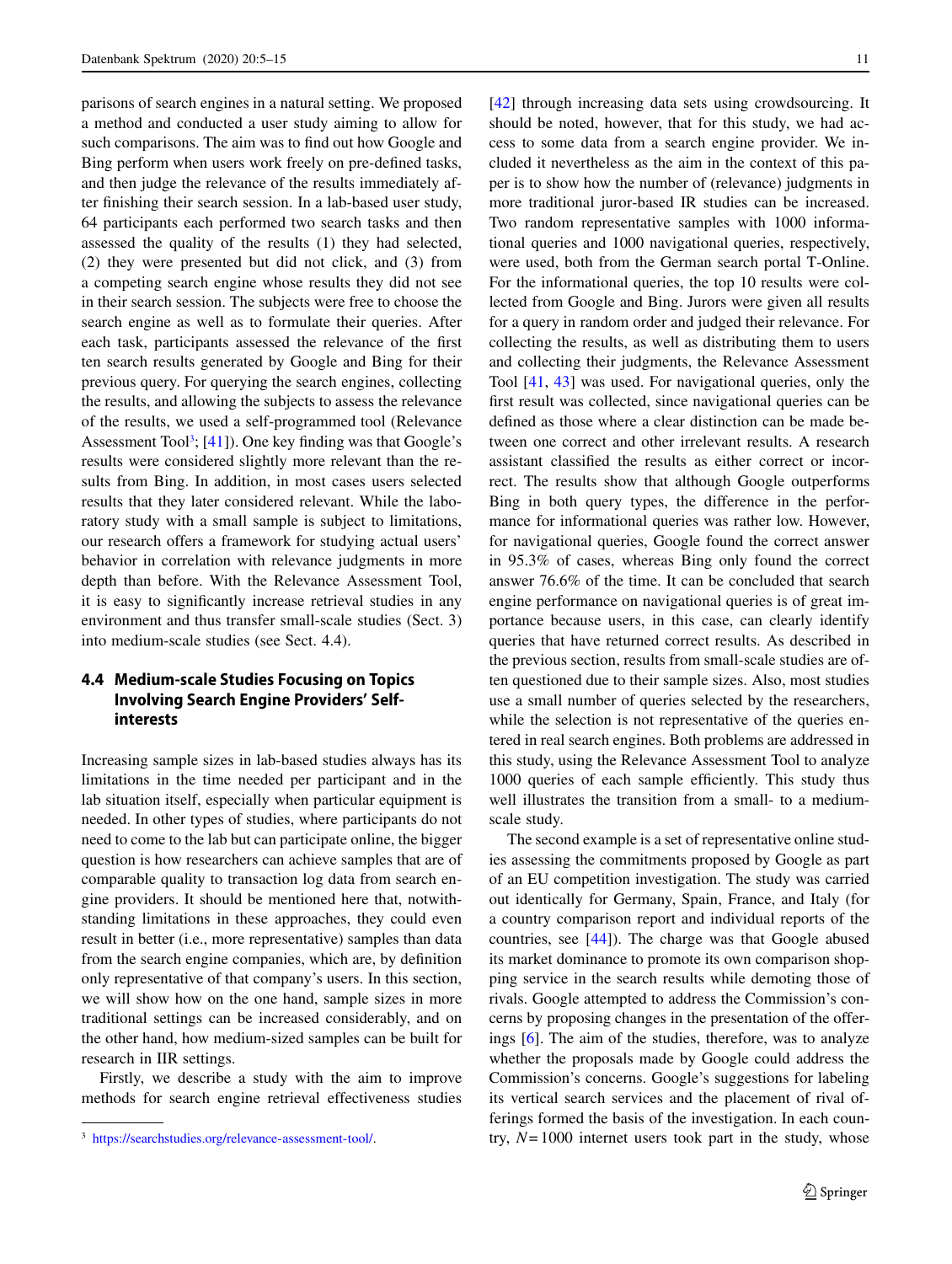core was a click study based on screenshots provided by Google. Findings for Germany are that users to a large degree clicked on Google's vertical results, ignored the info icon, and to a large extent clicked on Google's vertical results even if they were explicitly asked to click on a rival result (Report for Germany, see [\[41\]](#page-10-2)). The results show that the effectiveness of the proposals must be considered as insufficient. This opinion was also shared by the European Commission, which sentenced Google to a fine of 2.42 billion Euros [\[6\]](#page-9-1). The studies and their legal consequences for Google presented above show the regulatory impact that medium-scale studies can achieve. Similar studies in the laboratory with much smaller samples (in this context, e.g., [\[45\]](#page-10-6)) would not have guaranteed the necessary foundation of the results. Increasing the sample size in our studies to 1000 participants per country was possible through hiring a market research firm. To our knowledge, this approach had not been taken in IIR research so far, even though it could lead to an increased external validity of results. Furthermore, online market research using representative samples can be conducted at a reasonable cost nowadays.

The third example is a medium-scale study on users' understanding of search-based advertising. It consists of a survey, a task-based user study, and an online experiment with *N*= 1000 German search engine users. First, we will describe the survey and the task-based study [\[12\]](#page-9-5). Search engine companies generate their revenues through user clicks on search-based advertisements. These paid results are very similar in appearance to organic results, as Google's search results show. Except for an ad label, whose design has become increasingly subtle in recent years, no difference is noticeable. The research questions we therefore raised were how search engine users think search engine companies make money and whether users can distinguish between paid advertising and organic results. To answer both questions, we conducted a survey with questions about Google's business model while also containing tasks that asked users to differentiate between ads and organic results. In the latter, participants were asked either to mark all ads or all organic results on SERP screenshots. The results show that users' knowledge of Google's business model is very limited. Only 38.8% of users correctly stated that it is possible to pay Google for a preferred listing of one's company on the SERPs and also knew how ads differ from organic results. Also, the results show that only a small percentage of users can reliably distinguish ads from organic results. 1.3% of participants were able to identify all results correctly, while 10.9% of users made no incorrect identifications but did not mark all results that should have been marked. We conclude that ads are insufficiently labeled as such and that many users may click on ads assuming that they are selecting organic results. Based on the previously described survey and task-based study [\[12\]](#page-9-5), an online experiment was conducted using the same representative sample of *N*= 1000 German search engine users [\[38\]](#page-9-30). In the experiment, users' selection behavior was compared on two versions of the same Google SERP, one showing advertisements and organic results, the other showing organic results only. For both versions, only organic results were used, i.e., the ads shown in the experimental condition were actually organic results, only with an ad labeling. We investigated whether users' knowledge of Google's business and ads and users' ability to correctly marking ads (survey and task-based study, see  $[12]$ ) influences their selection behavior (online experiment). We found that users who were not able to mark ads correctly in the task-based study selected ads around twice as often in the experiment as users in the knowledgeable group. In the control condition (where only organic results were shown), users who knew how Google makes money chose the first position significantly more often than users without that knowledge. This may be explained by the fact that these users noticed that there were no ads on the SERP and therefore regarded the first result as trustworthy. Regarding the result of significantly more clicks on ads by users with little knowledge, we argue that ads need to be labeled more clearly and that more information literacy is needed among search engine users. As with the study in the context of the antitrust case described above, users' understanding of ads is a question of societal interest. Contrary to legal requirements, the ad label is not understood by users, and thus ads are clicked on under false assumptions. It can be assumed that search engines deliberately blur the lines between paid and unpaid search results in order to achieve higher revenues through ad clicks. Obviously, it is not in the interest of search engines to publish such results themselves. Hence, it should be an objective of IR research to identify such problems and to investigate the impact this has on knowledge acquisition in society.

# **4.5 Large-scale Studies Focusing on Topics Involving Search Engine Providers' Selfinterests**

As per definition, large-scale studies using data from search engine providers but still investigating topics where these providers have an interest not to have results published are highly unlikely. Large-scale transaction log studies are often regarded as being the gold standard for investigating interactions with search systems. One should keep in mind, however, that these studies are only based on data from one search engine, and it may be questionable whether the results obtained apply to other search systems, as well. Furthermore, transaction log studies can by definition only address active users of a particular system.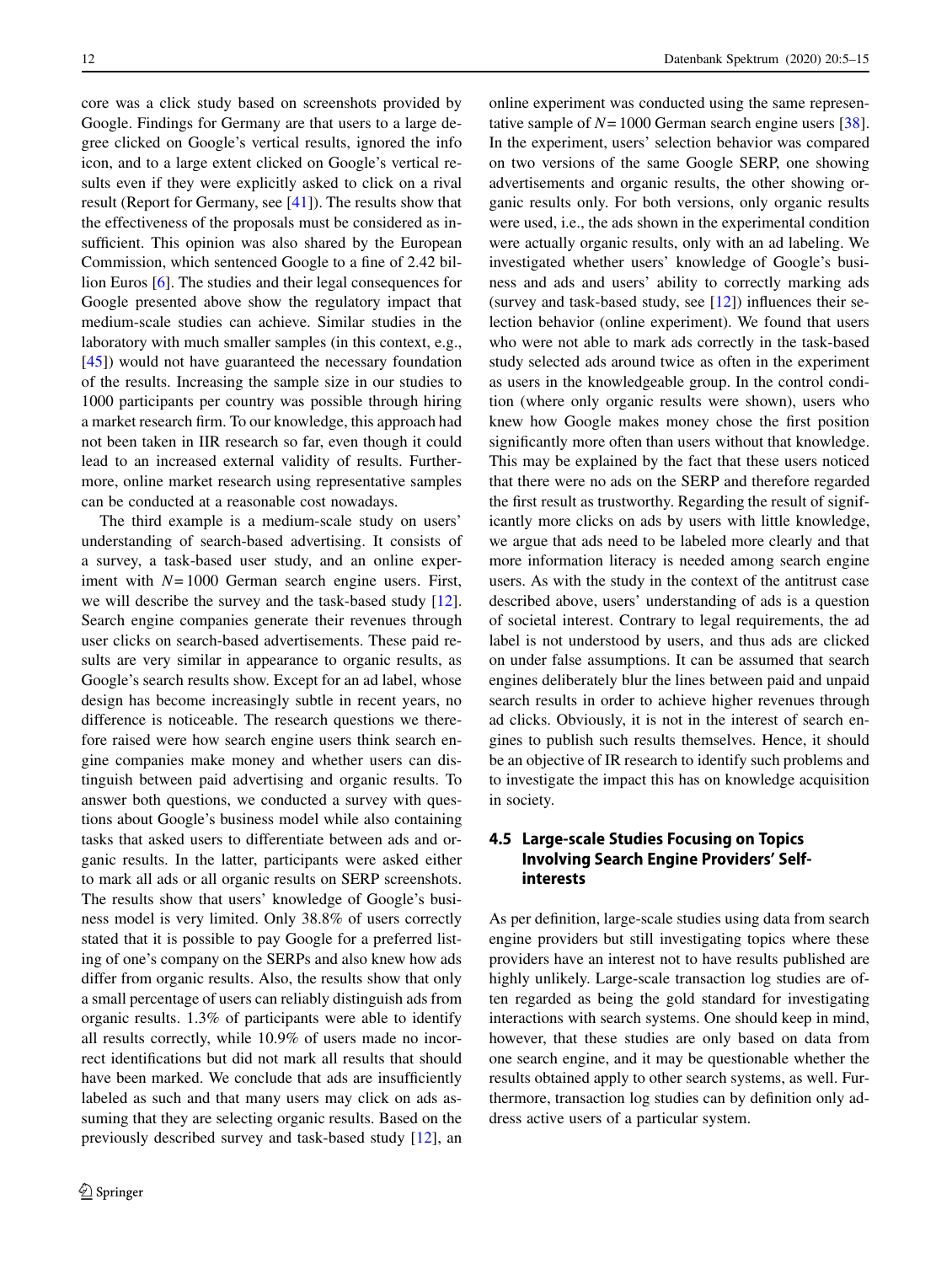#### **5 Suggestions for Future Research**

In the following, we provide some suggestions for further research. Due to the focus of our paper and the high academic potential, we focus on areas 3 and 4 of Fig. [1.](#page-2-0) As mentioned in Sect. 4.1, small-scale studies employing eyetracking are particularly beneficial when no clicks are available for analysis. Using this approach, researchers could investigate in area 3 (focusing on topics involving search engine providers' self-interests) how intensively the direct answers (featured snippets) included in the SERPs are perceived and how this affects the distribution of views on the other parts of the SERP.

In area 4, we suggest studies that further shed light on users' understanding of the SERP. For instance, in the "SEO-Effekt" research project, we are currently working on a representative online survey with *N*= 2000 German internet users, examining the users' perspectives and their understanding of search engine optimization. Further surveys, which also cover the understanding of elements such as universal search results, would lead to a better overall picture of user behavior with regard to the growing complexity of SERPs. Another field that could be well addressed by representative surveys is the topic of trustworthiness of information that is found online. By means of a task-based questionnaire, it could be experimentally investigated whether internet users trust information found, for example, on Facebook more than the same information received via active search in a search engine.

Of course, a systematic review of papers in the research areas mentioned in this paper would also be desirable. This could include an analysis of the evidential value of the studies conducted and, therefore, identify fruitful areas not only for future work but also for areas where evidence needs to be strengthened (e.g., through larger-scale replications of existing research).

# **6 Conclusion**

In this article, we showed how researchers in the field of (interactive) information retrieval who do not have access to data from a commercial search engine can still address meaningful research questions related to these engines and collect data for their purposes. We stressed that this does not necessarily lead to small-scale studies, but that, primarily through hiring market research firms, larger (and representative) sample sizes can be achieved. Furthermore, market research firms can address specific socio-demographic groups at a reasonable cost. The basis for designing IIR in the context of commercial search engines is a solid understanding of the composition of search engine result pages.

The evidential value of studies on IIR can be improved when realistic SERPs are used.

A limitation of conducting medium-sized online studies (and experiments in particular) is that researchers have less control over their participants and the research setting. While there is certainly a tradeoff between increasing the sample size and providing more realistic SERPs on the one hand, and control, on the other hand, we are confident that the evidential value of IIR studies can be increased by aiming for medium-sized, representative online studies.

Another limitation is that in the studies reported, interaction was mainly modeled as user clicks on the SERPs. Further interaction was only considered in the interactive study on search engine comparisons [\[40\]](#page-10-1). Nevertheless, modeling more complex user interactions in online studies is not impossible. As market research firms allow researchers to incorporate HTML code and the like into their questionnaires, researchers should be free to model more complex interactions. We intend to move further into that direction in future studies.

**Funding** Open Access funding provided by Projekt DEAL.

**Open Access** This article is licensed under a Creative Commons Attribution 4.0 International License, which permits use, sharing, adaptation, distribution and reproduction in any medium or format, as long as you give appropriate credit to the original author(s) and the source, provide a link to the Creative Commons licence, and indicate if changes were made. The images or other third party material in this article are included in the article's Creative Commons licence, unless indicated otherwise in a credit line to the material. If material is not included in the article's Creative Commons licence and your intended use is not permitted by statutory regulation or exceeds the permitted use, you will need to obtain permission directly from the copyright holder. To view a copy of this licence, visit [http://creativecommons.org/licenses/by/4.](http://creativecommons.org/licenses/by/4.0/)  $\Omega$ 

#### <span id="page-8-0"></span>**References**

- 1. Agarwal A, Zaitsev I, Wang X, Li C, Najork M, Joachims T (2019) Estimating Position Bias without Intrusive Interventions. In Proceedings of the Twelfth ACM International Conference on Web Search and Data Mining. WSDM, vol 19. ACM Press, New York, New York, USA, pp 474–482 [https://doi.org/10.1145/3289600.](https://doi.org/10.1145/3289600.3291017) [3291017](https://doi.org/10.1145/3289600.3291017)
- 2. Chuklin A, Schuth A, Hofmann K, Serdyukov P, de Rijke M (2013) Evaluating aggregated search using interleaving. In Proceedings of the 22nd ACM international conference on Conference on information & knowledge management. CIKM, vol 13. ACM Press, New York, New York, USA, pp 669–678 [https://doi.org/10.1145/](https://doi.org/10.1145/2505515.2505698) [2505515.2505698](https://doi.org/10.1145/2505515.2505698)
- 3. Goel S, Broder A, Gabrilovich E, Pang B (2010) Anatomy of the long tail. In: Davison BD, Suel T, Craswell N, Liu B (eds) (Eds.), Proceedings of the third ACM international conference on Web search and data mining. WSDM, vol 10. ACM Press, New York, New York, USA, p 201 <https://doi.org/10.1145/1718487.1718513>
- 4. Montanez GD, White RW, Huang X (2014) Cross-Device Search. In Proceedings of the 23rd ACM International Conference on Conference on Information and Knowledge Management. CIKM, vol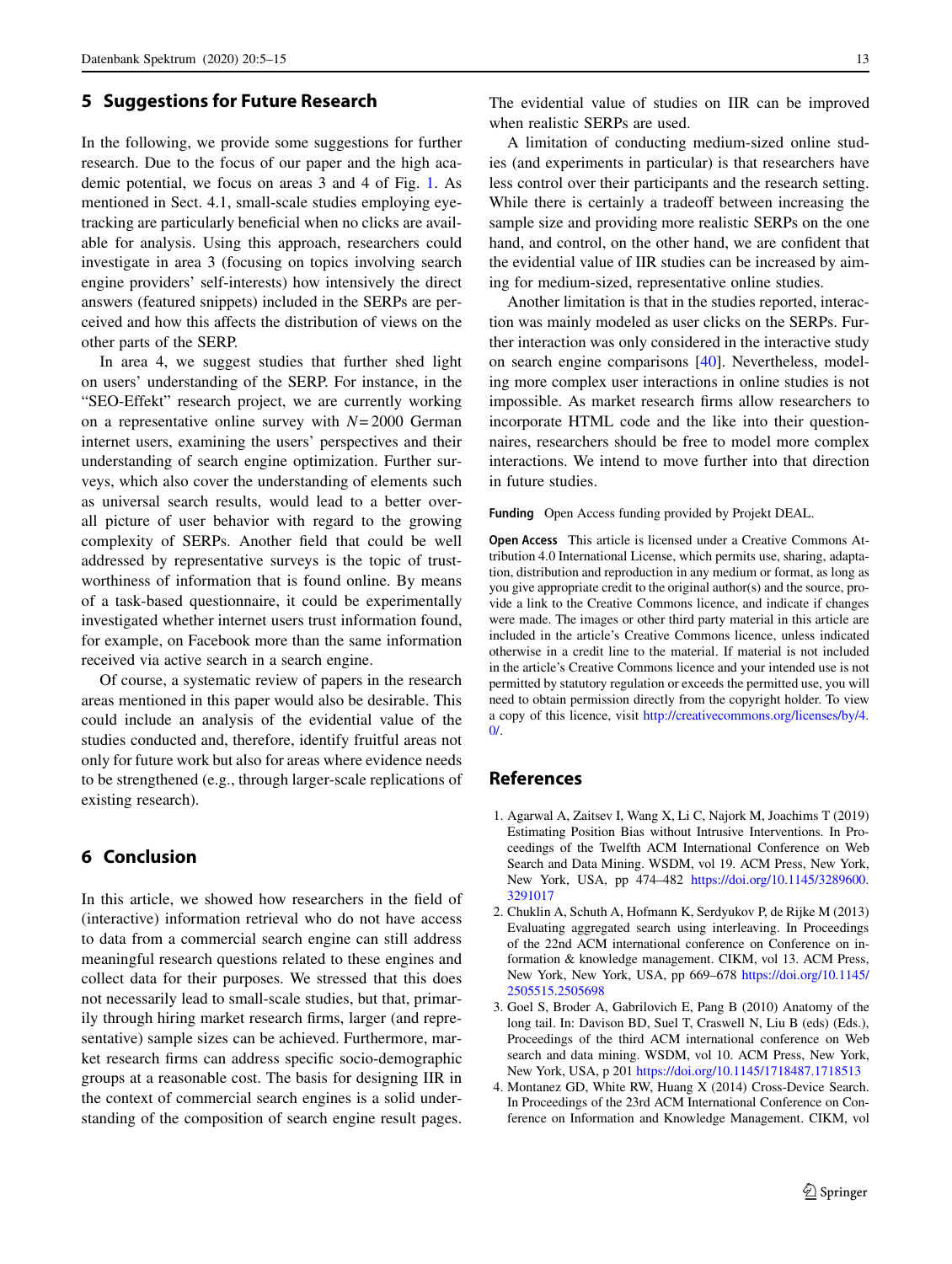14. ACM Press, New York, New York, USA, pp 1669–1678 [https://](https://doi.org/10.1145/2661829.2661910) [doi.org/10.1145/2661829.2661910](https://doi.org/10.1145/2661829.2661910)

- <span id="page-9-0"></span>5. Nikolov D, Flammini A, Menczer F (2019) Quantifying Biases in Online Information. Exposure 70(3):218–229. [https://doi.org/10.](https://doi.org/10.1002/asi.24121) [1002/asi.24121](https://doi.org/10.1002/asi.24121)
- <span id="page-9-1"></span>6. European Commission (2017) Antitrust: Commission fines Google  $E2.42$  billion for abusing dominance as search engine by giving illegal advantage to own comparison shopping service—Factsheet. [http://europa.eu/rapid/press-release\\_MEMO-17-1785\\_en.htm.](http://europa.eu/rapid/press-release_MEMO-17-1785_en.htm) Accessed 2 Jun 2018
- <span id="page-9-2"></span>7. Gwizdka J, Moshfeghi Y, Wilson ML (2019) Introduction to the special issue on neuro-information science. J Assoc Inf Sci Technol. <https://doi.org/10.1002/asi.24263>
- <span id="page-9-3"></span>8. Ballatore A (2015) Google chemtrails: A methodology to analyze topic representation in search engine results. First Monday, 20(7). [http://www.firstmonday.org/ojs/index.php/fm/article/view/](http://www.firstmonday.org/ojs/index.php/fm/article/view/5597/4652) [5597/4652.](http://www.firstmonday.org/ojs/index.php/fm/article/view/5597/4652) Accessed 17 Nov 2015
- 9. Jansen BJ (2007) The comparative effectiveness of sponsored and nonsponsored links for Web e-commerce queries. ACM Transactions on the Web, 1(1), article 3. [https://doi.org/10.1145/1232722.](https://doi.org/10.1145/1232722.1232725) [1232725](https://doi.org/10.1145/1232722.1232725)
- 10. Liu Z, Liu Y, Zhou K, Zhang M, Ma S (2015) Influence of Vertical Result in Web Search Examination. In: Baeza-Yates IR, Lalmas M, Moffat A, Ribeiro-Neto B (eds) (Eds.), Proceedings of the 38th International ACM SIGIR Conference on Research and Development in Information Retrieval. SIGIR, vol 15. ACM Press, New York, New York, USA, pp 193–202 [https://doi.org/10.1145/](https://doi.org/10.1145/2766462.2767714) [2766462.2767714](https://doi.org/10.1145/2766462.2767714)
- <span id="page-9-4"></span>11. Otterbacher J, Bates J, Clough P (2017) Competent Men and Warm Women. In Proceedings of the 2017 CHI Conference on Human Factors in Computing Systems—CHI '17 (pp. 6620–6631). New York, New York, USA: ACM Press. [https://doi.org/10.1145/](https://doi.org/10.1145/3025453.3025727) [3025453.3025727](https://doi.org/10.1145/3025453.3025727)
- <span id="page-9-5"></span>12. Lewandowski D, Kerkmann F, Rümmele S, Sünkler S (2018) An empirical investigation on search engine ad disclosure. J Assoc Inf Sci Technol 69(3):420–437. <https://doi.org/10.1002/asi.23963>
- <span id="page-9-6"></span>13. Schwartz B (2018) Google Expands 'More Results' Button To Remove Paginated Search Results. [https://www.seroundtable.com/](https://www.seroundtable.com/google-expands-more-results-button-test-25542.html) [google-expands-more-results-button-test-25542.html.](https://www.seroundtable.com/google-expands-more-results-button-test-25542.html) Accessed 14 May 2018
- <span id="page-9-7"></span>14. Lurie I (2010) 3 Lies The Search Engines Will Tell You - Search Engine Land. [https://searchengineland.com/3-lies-the-search](https://searchengineland.com/3-lies-the-search-engines-will-tell-you-45828)[engines-will-tell-you-45828.](https://searchengineland.com/3-lies-the-search-engines-will-tell-you-45828) Accessed 10 Oct 2019
- <span id="page-9-8"></span>15. Darko B (2019) Google Click Analysis: More SERP Features, Less Traffic for Websites. [https://blog.searchmetrics.com/us/google](https://blog.searchmetrics.com/us/google-click-analysis-serp-traffic/)[click-analysis-serp-traffic/.](https://blog.searchmetrics.com/us/google-click-analysis-serp-traffic/) Accessed 10 Oct 2019
- <span id="page-9-9"></span>16. Fishkin R (2019) How Much of Google's Search Traffic is Left for Anyone But Themselves? [https://sparktoro.com/blog/how-much](https://sparktoro.com/blog/how-much-of-googles-search-traffic-is-left-for-anyone-but-themselves/)[of-googles-search-traffic-is-left-for-anyone-but-themselves/.](https://sparktoro.com/blog/how-much-of-googles-search-traffic-is-left-for-anyone-but-themselves/) Accessed 10 Oct 2019
- <span id="page-9-10"></span>17. Alphabet Inc. (2019) Alphabet Announces Fourth Quarter and Fiscal Year 2018 Results. [https://abc.xyz/investor/static/pdf/2018Q4\\_](https://abc.xyz/investor/static/pdf/2018Q4_alphabet_earnings_release.pdf) [alphabet\\_earnings\\_release.pdf.](https://abc.xyz/investor/static/pdf/2018Q4_alphabet_earnings_release.pdf) Accessed 4 Oct 2019
- <span id="page-9-11"></span>18. Google (2019a) Get Results With An Advertising Budget That Works For You – Google Ads. [https://ads.google.com/intl/en/](https://ads.google.com/intl/en/home/pricing/) [home/pricing/.](https://ads.google.com/intl/en/home/pricing/) Accessed 10 Oct 2019
- <span id="page-9-12"></span>19. Marvin G (2019) Updated: A visual history of Google ad labeling in search results. [https://searchengineland.com/search-ad-labeling](https://searchengineland.com/search-ad-labeling-history-google-bing-254332)[history-google-bing-254332.](https://searchengineland.com/search-ad-labeling-history-google-bing-254332) Accessed 12 Aug 2019
- <span id="page-9-13"></span>20. Edelman B (2014) Google's Advertisement Labeling in 2014. [http://www.benedelman.org/adlabeling/google-colors-oct2014.](http://www.benedelman.org/adlabeling/google-colors-oct2014.html) [html.](http://www.benedelman.org/adlabeling/google-colors-oct2014.html) Accessed 19 Apr 2018
- <span id="page-9-14"></span>21. Google (2019b) Why you're seeing an ad – Ads Help. [https://](https://support.google.com/ads/answer/1634057#info) [support.google.com/ads/answer/1634057#info.](https://support.google.com/ads/answer/1634057#info) Accessed 3 Jul 2019
- <span id="page-9-15"></span>22. Neethling R (2007) Search engine optimisation or paid placement systems – user preference. Thesis, Cape Peninsula University of Technology
- <span id="page-9-16"></span>23. McCue T (2018) SEO Industry Approaching \$80 Billion But All You Want Is More Web Traffic. [https://www.forbes.com/sites/](https://www.forbes.com/sites/tjmccue/2018/07/30/seo-industry-approaching-80-billion-but-all-you-want-is-more-web-traffic/) [tjmccue/2018/07/30/seo-industry-approaching-80-billion-but-all](https://www.forbes.com/sites/tjmccue/2018/07/30/seo-industry-approaching-80-billion-but-all-you-want-is-more-web-traffic/)[you-want-is-more-web-traffic/.](https://www.forbes.com/sites/tjmccue/2018/07/30/seo-industry-approaching-80-billion-but-all-you-want-is-more-web-traffic/) Accessed 1 Oct 2019
- <span id="page-9-17"></span>24. Adobe (2018) Adobe Digital Insights: Holiday Recap Report 2017. [https://de.slideshare.net/adobe/adobe-digital-insights-holiday](https://de.slideshare.net/adobe/adobe-digital-insights-holiday-recap-report-2017)[recap-report-2017.](https://de.slideshare.net/adobe/adobe-digital-insights-holiday-recap-report-2017) Accessed 3 Jun 2019
- <span id="page-9-18"></span>25. Similarweb.com (2019) SimilarWeb | Website Traffic Statistics & Market Intelligence. [https://www.similarweb.com/.](https://www.similarweb.com/) Accessed 31 May 2019
- <span id="page-9-19"></span>26. Purcell K, Brenner J, Rainie L (2012) Search Engine Use 2012. [https://www.issuelab.org/resources/12470/12470.pdf.](https://www.issuelab.org/resources/12470/12470.pdf) Accessed 12 Apr 2016
- 27. Pan B, Hembrooke H, Joachims T, Lorigo L, Gay G, Granka L (2007) In Google We Trust: Users' Decisions on Rank, Position, and Relevance. J Comput Commun 12(3):801–823. [https://doi.org/](https://doi.org/10.1111/j.1083-6101.2007.00351.x) [10.1111/j.1083-6101.2007.00351.x](https://doi.org/10.1111/j.1083-6101.2007.00351.x)
- <span id="page-9-20"></span>28. Schultheiß S, Sünkler S, Lewandowski D (2018) We still trust in google, but less than 10 years ago: An eye-tracking study. Inf Res 23(3). [http://www.informationr.net/ir/23-3/paper799.html.](http://www.informationr.net/ir/23-3/paper799.html) Accessed 10 Jan 2019
- <span id="page-9-21"></span>29. Stark B, Magin M, Jürgens P (2014) Navigieren im Netz Befunde einer qualitativen und quantitativen Nutzerbefragung. In: Stark B, Dörr D, Aufenanger S (eds) (Eds.), Die Googleisierung der Informationssuche. DE GRUYTER, Berlin, Boston, pp 20–74 [https://](https://doi.org/10.1515/9783110338218.20) [doi.org/10.1515/9783110338218.20](https://doi.org/10.1515/9783110338218.20)
- <span id="page-9-22"></span>30. Singer G, Norbisrath U, Lewandowski D (2012) Ordinary Search Engine Users assessing Difficulty, Effort, and Outcome for Simple and Complex Search Tasks. In Proceedings of the Fourth Information Interaction in Context Symposium. ACM, New York, pp 110–119. <https://doi.org/10.1145/2362724.2362746>
- <span id="page-9-24"></span><span id="page-9-23"></span>31. White RW (2016) Interactions with Search Systems. Cambridge University Press, New York
- 32. Ball LJ, Poole A (2010) Eye Tracking in Human-Computer Interaction and Usability Research: Current Status and Future Prospects. In: Ghaoui C (ed) Encyclopedia of Human-Computer Interaction. Idea Group, Inc, Pennsylvania, pp 211–219
- <span id="page-9-25"></span>33. Lewandowski D, Kammerer Y (2019) Factors Influencing Viewing Behaviour on Search Engine Results Pages: A Review of Eye-Tracking Research. Manuscript submitted for publication
- <span id="page-9-26"></span>34. Jacucci G, Barral O, Daee P, Wenzel M, Serim B, Ruotsalo T, ... Blankertz B (2019) Integrating neurophysiologic relevance feedback in intent modeling for information retrieval. Journal of the Association for Information Science and Technology, 70(9), 917–930. <https://doi.org/10.1002/asi.24161>
- <span id="page-9-27"></span>35. Eugster MJA, Ruotsalo T, Spapé MM, Kosunen I, Barral O, Ravaja N, ... Kaski S (2014) Predicting term-relevance from brain signals. In: Geva S, Trotman A, Bruza P, et al (eds) Proceedings of the 37th international ACM SIGIR conference on Research & development in information retrieval—SIGIR '14 (pp. 425–434). New York, New York, USA: ACM Press. [https://doi.org/10.1145/2600428.](https://doi.org/10.1145/2600428.2609594) [2609594](https://doi.org/10.1145/2600428.2609594)
- <span id="page-9-28"></span>36. Moshfeghi Y, Pollick FE (2019) Neuropsychological model of the realization of information need. Journal of the Association for Information Science and Technology, asi.24242. [https://doi.org/10.](https://doi.org/10.1002/asi.24242) [1002/asi.24242](https://doi.org/10.1002/asi.24242)
- <span id="page-9-29"></span>37. Schultheiß S, Lewandowski D (2019) How users' knowledge of advertisements influences their viewing and selection behaviour in search engines. Manuscript submitted for publication
- <span id="page-9-30"></span>38. Lewandowski D, Sünkler S, Kerkmann F (2017) Are Ads on Google Search Engine Results Pages Labeled Clearly Enough? The Influence of Knowledge on Search Ads on Users' Selection Behaviour. In M. Gäde, V. Trkulja, & V. Petras (Eds.), Everything